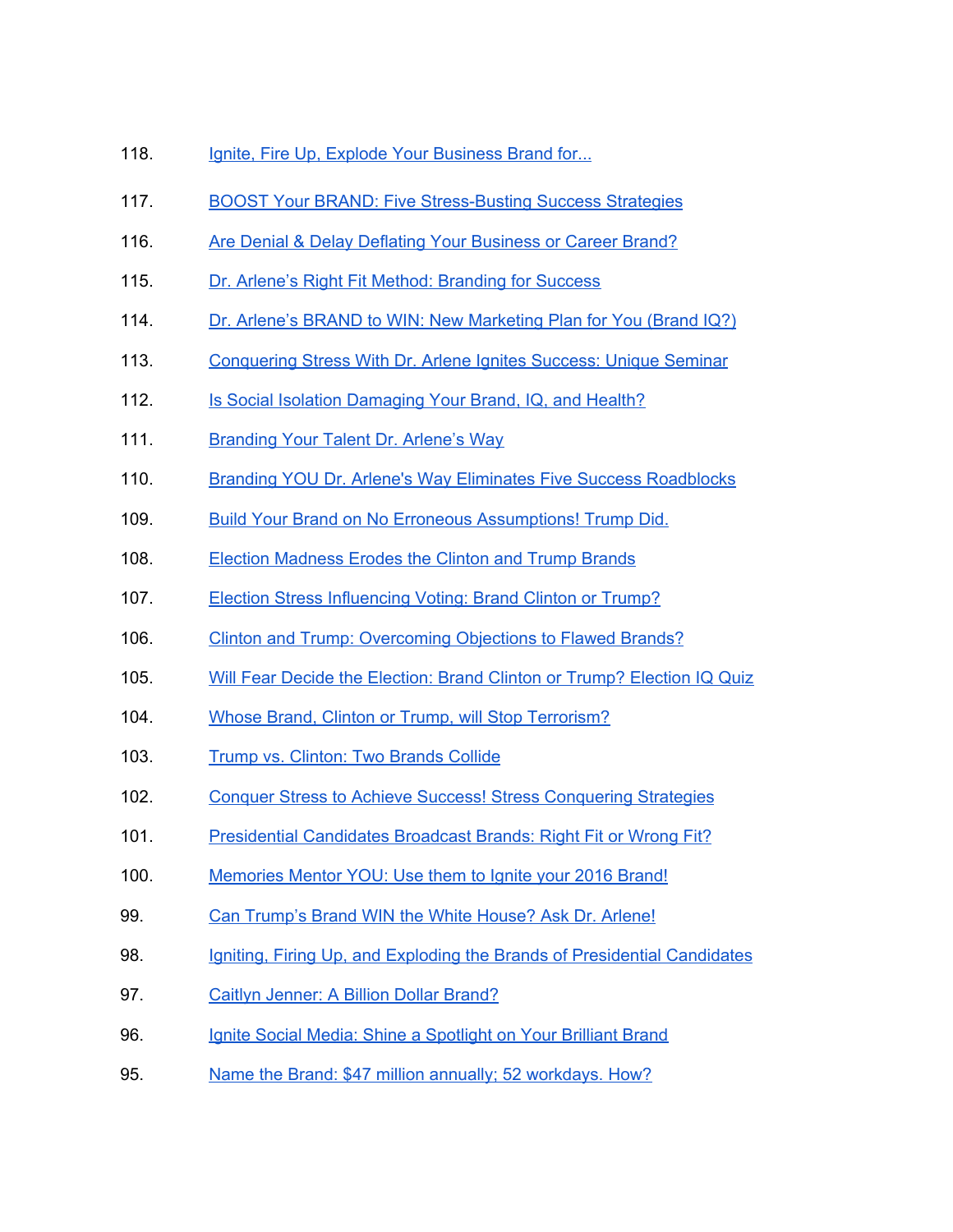- 94. Leaders: Hire Right Fit [Employees](https://www.blogtalkradio.com/dr-arlene-barro-/2015/03/27/leaders-hire-right-fit-employees-to-explode-business-brand) to Explode Business Brand
- 93. Executive Leaders Boost Your Brand: 5 Unique Branding [Strategies](https://www.blogtalkradio.com/dr-arlene-barro-/2015/02/20/executive-leaders-boost-your-brand-5-unique-branding-strategies-for-success) for Success
- 92. Dr. Arlene Introduces WIN Without [Competing!](https://www.blogtalkradio.com/dr-arlene-barro-/2015/01/16/dr-arlene-introduces-win-without-competing-branding-seminar-series-for-women) Branding Seminar Series for [Women](https://www.blogtalkradio.com/dr-arlene-barro-/2015/01/16/dr-arlene-introduces-win-without-competing-branding-seminar-series-for-women)
- 91. Dr. Arlene Meets [Fascinating](https://www.blogtalkradio.com/dr-arlene-barro-/2014/12/19/dr-arlene-meets-fascinating-people-with-intriguing-brands) People with Intriguing Brands!
- 90. Igniting Your Brilliant Brand or Business for [Unparalleled](https://www.blogtalkradio.com/dr-arlene-barro-/2014/12/05/igniting-your-brilliant-brand-or-business-for-unparalleled-success) Success
- 89. [Don't](https://www.blogtalkradio.com/dr-arlene-barro-/2014/11/21/dont-quit-your-job-fix-the-fit) Quit Your Job: Fix the Fit
- 88. How can barro global's Unique Brand Impact Your [Success?](https://www.blogtalkradio.com/dr-arlene-barro-/2014/10/31/how-can-barro-globals-unique-brand-impact-your-success)
- 87. Boost your Brand: [Boardroom](https://www.blogtalkradio.com/dr-arlene-barro-/2014/09/17/boost-your-brand-boardroom-seminars-for-executive-leaders) Seminars for Executive Leaders
- 86. Oozing With Success! Three Oozing With Success [Strategies](https://www.blogtalkradio.com/dr-arlene-barro-/2014/06/05/oozing-with-success-three-oozing-with-success-strategies)
- 85. Take Off Like a Rocket! 5 Success [Strategies](https://www.blogtalkradio.com/dr-arlene-barro-/2014/04/17/take-off-like-a-rocket-5-success-strategies)
- 84. Ron Dante: [American](https://www.blogtalkradio.com/dr-arlene-barro-/2014/03/12/ron-dante-american-music-legend) Music Legend
- 83. Pursue Corporate [Entrepreneurship](https://www.blogtalkradio.com/dr-arlene-barro-/2014/02/27/pursue-corporate-entrepreneurship-for-success-extraordinaire-1) for Success Extraordinaire
- 82. Dr. Arlene's Three Unique New Year's Resolutions for [Unparalleled](https://www.blogtalkradio.com/dr-arlene-barro-/2014/01/04/dr-arlenes-three-unique-new-years-resolutions-for-unparalleled-success) Success
- 81. The Only [Resolution](https://www.blogtalkradio.com/dr-arlene-barro-/2013/12/04/the-only-resolution-you-need-for-2014-success-quiz) You Need for 2014 & Success Quiz
- 80. Lucia [Lombardo:](https://www.blogtalkradio.com/dr-arlene-barro-/2013/08/08/lucia-lombardo-a-teenager-making-right-fit-decisions-1) A Teenager Making Right Fit Decisions
- 79. Branding Yourself or Business for [Unparalleled](https://www.blogtalkradio.com/dr-arlene-barro-/2013/07/04/branding-yourself-or-business-for-unparalleled-success) Success
- 78. Right Fits [Turning](https://www.blogtalkradio.com/dr-arlene-barro-/2013/04/04/right-fits-turning-sour) Sour
- 77. Fill Your Life With [Right](https://www.blogtalkradio.com/dr-arlene-barro-/2013/02/28/fill-your-life-with-right-fits) Fits
- 76. Imagine a World Without [Branding!](https://www.blogtalkradio.com/dr-arlene-barro-/2012/12/14/imagine-a-world-without-branding)
- 75. On [November](https://www.blogtalkradio.com/dr-arlene-barro-/2012/10/18/win-without-competing-with-dr-arlene-barro) 6th the Winner is...
- 74. [iBrandU4Hire:](https://www.blogtalkradio.com/dr-arlene-barro-/2012/07/12/win-without-competing-with-dr-arlene-1) Rate Your Brand: Zero to Ten
- 73. Roadmap to the Right Fit Life of [Happiness](https://www.blogtalkradio.com/dr-arlene-barro-/2012/06/07/win-without-competing-with-dr-arlene)
- 72. Unique Interview [Strategies](https://www.blogtalkradio.com/dr-arlene-barro-/2012/05/24/unique-interview-strategies-that-work-your-isiq-is) that Work
- 71. Persuade [Decision-Makers](https://www.blogtalkradio.com/dr-arlene-barro-/2012/04/26/persuade-decision-makersdm-to-hire-you-your-dmiq-is-1) to Hire You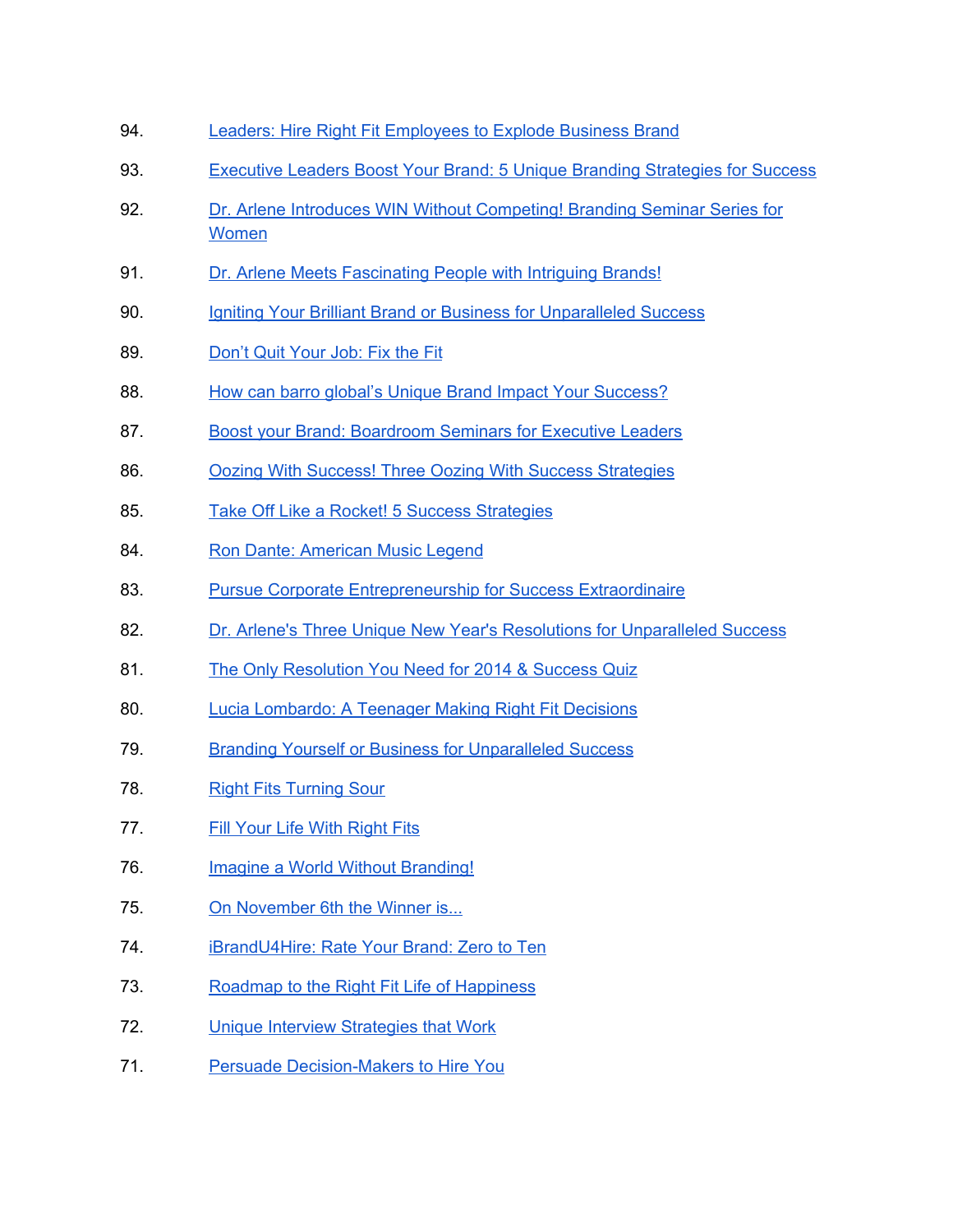- 70. Pick [Powerful](https://www.blogtalkradio.com/dr-arlene-barro-/2012/03/15/win-without-competing-with-dr-arlene) Words That Work
- 69. Oops, I Have No [Brand!](https://www.blogtalkradio.com/dr-arlene-barro-/2012/02/23/win-without-competing-with-dr-arlene)
- 68. Unveiling the Number ONE [Blockbuster](https://www.blogtalkradio.com/dr-arlene-barro-/2012/01/19/win-without-competing-with-dr-arlene) Business
- 67. [Jumpstart](https://www.blogtalkradio.com/dr-arlene-barro-/2011/12/01/win-without-competing-with-dr-arlene) your Job Search to Succeed
- 66. [Remember](https://www.blogtalkradio.com/dr-arlene-barro-/2011/10/27/win-without-competing-with-dr-arlene) Steve Jobs, When Searching for a Job
- 65. Special Edition: Dr. Arlene [interviews](https://www.blogtalkradio.com/dr-arlene-barro-/2011/09/22/win-without-competing-with-dr-arlene) Michael Yurchak
- 64. The Top 5 Resume Mistakes that MUST be [Eliminated](https://www.blogtalkradio.com/dr-arlene-barro-/2011/09/01/win-without-competing-with-dr-arlene)
- 63. The Top 7 Mistakes That MUST Be [Eliminated](https://www.blogtalkradio.com/dr-arlene-barro-/2011/07/21/win-without-competing-with-dr-arlene) During Interviews
- 62. 10 Communication [Commandments](https://www.blogtalkradio.com/dr-arlene-barro-/2011/05/26/win-without-competing-with-dr-arlene) That Will Change Your Life
- 61. [Presidents](https://www.blogtalkradio.com/dr-arlene-barro-/2011/04/28/win-without-competing-with-dr-arlene-barro) Obama, Bush and Clinton Speak Up and Say What
- 60. Warren Buffett, Oprah Winfrey and Donald Trump are [Memorable](https://www.blogtalkradio.com/dr-arlene-barro-/2011/03/24/win-without-competing-with-dr-arlene)
- 59. Special Edition: Dr. Arlene [interviews](https://www.blogtalkradio.com/dr-arlene-barro-/2011/03/09/special-edition-of-win-without-competing-with-dr-arlene-barro) Angelo Carducci
- 58. Storyteller Stars: Grace [Tiscareno-Sato](https://www.blogtalkradio.com/dr-arlene-barro-/2011/02/24/win-without-competing-with-dr-arlene) and Dr. Helen Hurst
- 57. Special Edition: Dr. Arlene [interviews](https://www.blogtalkradio.com/dr-arlene-barro-/2011/02/12/special-edition-of-win-without-competing-with-dr-arlene-barro) Stephen Snyder
- 56. Invaluable Solutions: Ten Career [Commandments](https://www.blogtalkradio.com/dr-arlene-barro-/2011/01/06/win-without-competing-with-dr-arlene) for 2011
- 55. [Humanitarian](https://www.blogtalkradio.com/dr-arlene-barro-/2010/11/18/win-without-competing-with-dr-arlene) Shayna Turk: Winner of Young Entrepreneur Award
- 54. Phil Boyce: [President,](https://www.blogtalkradio.com/dr-arlene-barro-/2010/10/21/win-without-competing-with-dr-arlene) Talk Radio Network
- 53. On the [employer's](https://www.blogtalkradio.com/dr-arlene-barro-/2010/09/13/win-without-competing-with-dr-arlene-barro) short-list and not getting the job?
- 52. Scott M. Richter: Screenwriter and [Entertainment](https://www.blogtalkradio.com/dr-arlene-barro-/2010/07/22/win-without-competing-with-dr-arlene) Attorney
- 51. The [Relationship](https://www.blogtalkradio.com/dr-arlene-barro-/2010/05/13/win-without-competing-with-dr-arlene-barro-special) Between Passion and Risk
- 50. What Is Your Core Identity [Assumptions](https://www.blogtalkradio.com/dr-arlene-barro-/2010/04/22/win-without-competing-with-dr-arlene-barro-special) Quotient?
- 49. What is your Secret [Assumptions](https://www.blogtalkradio.com/dr-arlene-barro-/2010/03/25/win-without-competing-with-dr-arlene-barro-special) Quotient?
- 48. The Veil of Email: What is Your Email [Assumptions](https://www.blogtalkradio.com/dr-arlene-barro-/2010/02/18/win-without-competing-with-dr-arlene-barro) Quotient?
- 47. What is your Personal [Assumptions](https://www.blogtalkradio.com/dr-arlene-barro-/2010/01/14/win-without-competing-with-dr-arlene-barro-special) Quotient?
- 46. Mary Beth Garber: Queen of the Southern California [Broadcast](https://www.blogtalkradio.com/dr-arlene-barro-/2009/12/10/WIN-Without-Competing-with-Dr-Arlene-Barro)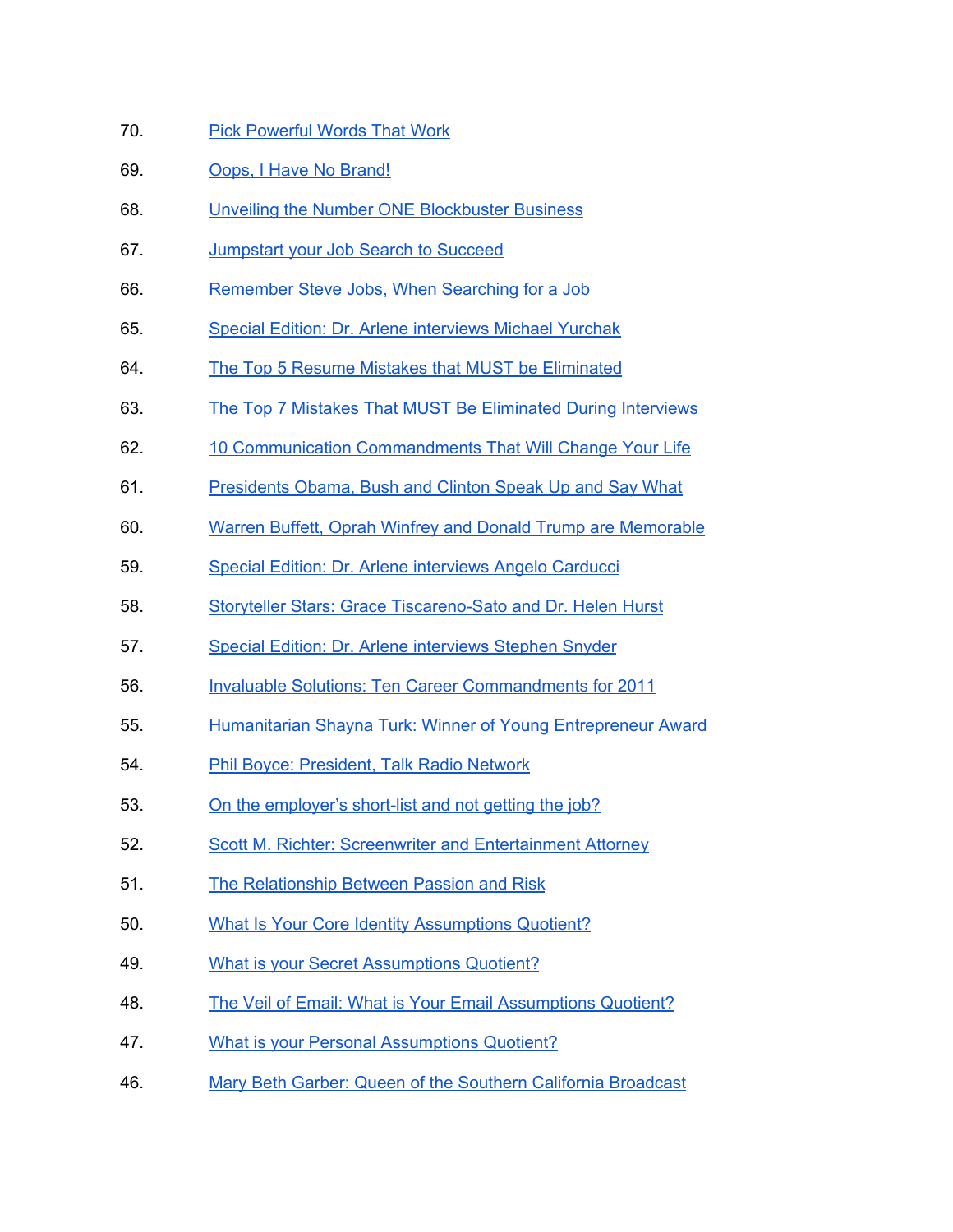- 45. Dennis Meredith: King of Scientific [Communications](https://www.blogtalkradio.com/dr-arlene-barro-/2009/12/03/WIN-Without-Competing-with-Dr-Arlene-Barro)
- 44. Jannel Rap: Music [Iconoclast](https://www.blogtalkradio.com/dr-arlene-barro-/2009/11/19/win-without-competing-with-dr-arlene)
- 43. Rachel Brill: [Superstar](https://www.blogtalkradio.com/dr-arlene-barro-/2009/11/05/win-without-competing-with-dr-arlene-barro) on the Rise
- 42. What is your [Assumptions](https://www.blogtalkradio.com/dr-arlene-barro-/2009/10/29/win-without-competing-with-dr-arlene-barro-special) Quotient?
- 41. Independent Filmmaker Suzanne [DeLaurentiis](https://www.blogtalkradio.com/dr-arlene-barro-/2009/10/22/win-without-competing-with-dr-arlene-barro)
- 40. Serita [Stevens:](https://www.blogtalkradio.com/dr-arlene-barro-/2009/10/08/win-without-competing-with-dr-arlene-barro) The Mistress of Mystery
- 39. Judy Lamppu: Producer, [Screenwriter,](https://www.blogtalkradio.com/dr-arlene-barro-/2009/09/17/win-without-competing-with-dr-arlene-barro) Lyricist, Singer...
- 38. Jack [Feuer](https://www.blogtalkradio.com/dr-arlene-barro-/2009/09/10/win-without-competing-with-dr-arlene-barro) 'It's My Way!'
- 37. Dr. Judith [Reichman](https://www.blogtalkradio.com/dr-arlene-barro-/2009/09/03/WIN-Without-Competing-with-Dr-Arlene-Barro) Sets the Standard on Women's Health
- 36. Dr. Roger Welton: Creator of [Web-DVM](https://www.blogtalkradio.com/dr-arlene-barro-/2009/08/13/WIN-Without-Competing-with-Dr-Arlene-Barro)
- 35. Billy Lowe: Celebrity [Hairstylist](https://www.blogtalkradio.com/dr-arlene-barro-/2009/08/06/WIN-Without-Competing-with-Dr-Arlene-Barro) and Beauty Expert
- 34. Steve Jordan: Fitness Guru [Overcame](https://www.blogtalkradio.com/dr-arlene-barro-/2009/07/30/WIN-Without-Competing-with-Dr-Arlene-Barro) Paralysis, Memory Loss
- 33. The [Journalist](https://www.blogtalkradio.com/dr-arlene-barro-/2009/07/16/WIN-Without-Competing-with-Dr-Arlene-Barro) and the Rabbi
- 32. Sherrilyn Kenyon: The [Reigning](https://www.blogtalkradio.com/dr-arlene-barro-/2009/07/09/WIN-Without-Competing-with-Dr-Arlene-Barro) Queen of the Vampire Novel
- 31. Sandra Grassi Nelipovich: [Award-Winning](https://www.blogtalkradio.com/dr-arlene-barro-/2009/07/02/WIN-Without-Competing-with-Dr-Arlene-Barro) Batik Artist
- 30. Daniela Came: The Mistress of [Whimsical](https://www.blogtalkradio.com/dr-arlene-barro-/2009/06/25/WIN-Without-Competing-with-Dr-Arlene-Barro) Sculpture
- 29. Marya Dabrowski: [Award-Winning](https://www.blogtalkradio.com/dr-arlene-barro-/2009/06/18/WIN-Without-Competing-with-Dr-Arlene-Barro) Fine Jewelry Designer
- 28. Bryon Sutherland: [Award-Winning](https://www.blogtalkradio.com/dr-arlene-barro-/2009/06/11/WIN-Without-Competing-with-Dr-Arlene-Barro) Glass Artist
- 27. Dr. Julianne [Malveaux:](https://www.blogtalkradio.com/dr-arlene-barro-/2009/06/04/win-without-competing-with-dr-arlene-barro) President, Bennett College for Women
- 26. Stephen Citron: Authority [Extraordinare](https://www.blogtalkradio.com/dr-arlene-barro-/2009/05/28/win-without-competing-with-dr-arlene-barro) on Musical Theater
- 25. Robert R. Horton: Multifaceted, Creative [Entrepreneur](https://www.blogtalkradio.com/dr-arlene-barro-/2009/05/21/win-without-competing-with-dr-arlene-barro)
- 24. David B. Opton: CEO and Founder of [ExecuNet](https://www.blogtalkradio.com/dr-arlene-barro-/2009/05/14/WIN-Without-Competing-with-Dr-Arlene-Barro)
- 23. Jan F. [Constantine:](https://www.blogtalkradio.com/dr-arlene-barro-/2009/05/07/WIN-Without-Competing-with-Dr-Arlene-Barro) General Counsel for the Authors Guild
- 22. Nat [Bothwell:](https://www.blogtalkradio.com/dr-arlene-barro-/2009/04/23/WIN-Without-Competing-with-Dr-Arlene-Barro) The Winner of the 2009 Right Fit Award
- 21. Rosie Lee Hooks: A [Multi-Faceted](https://www.blogtalkradio.com/dr-arlene-barro-/2009/04/16/win-without-competing-with-dr-arlene-barro) Career Phenomenon